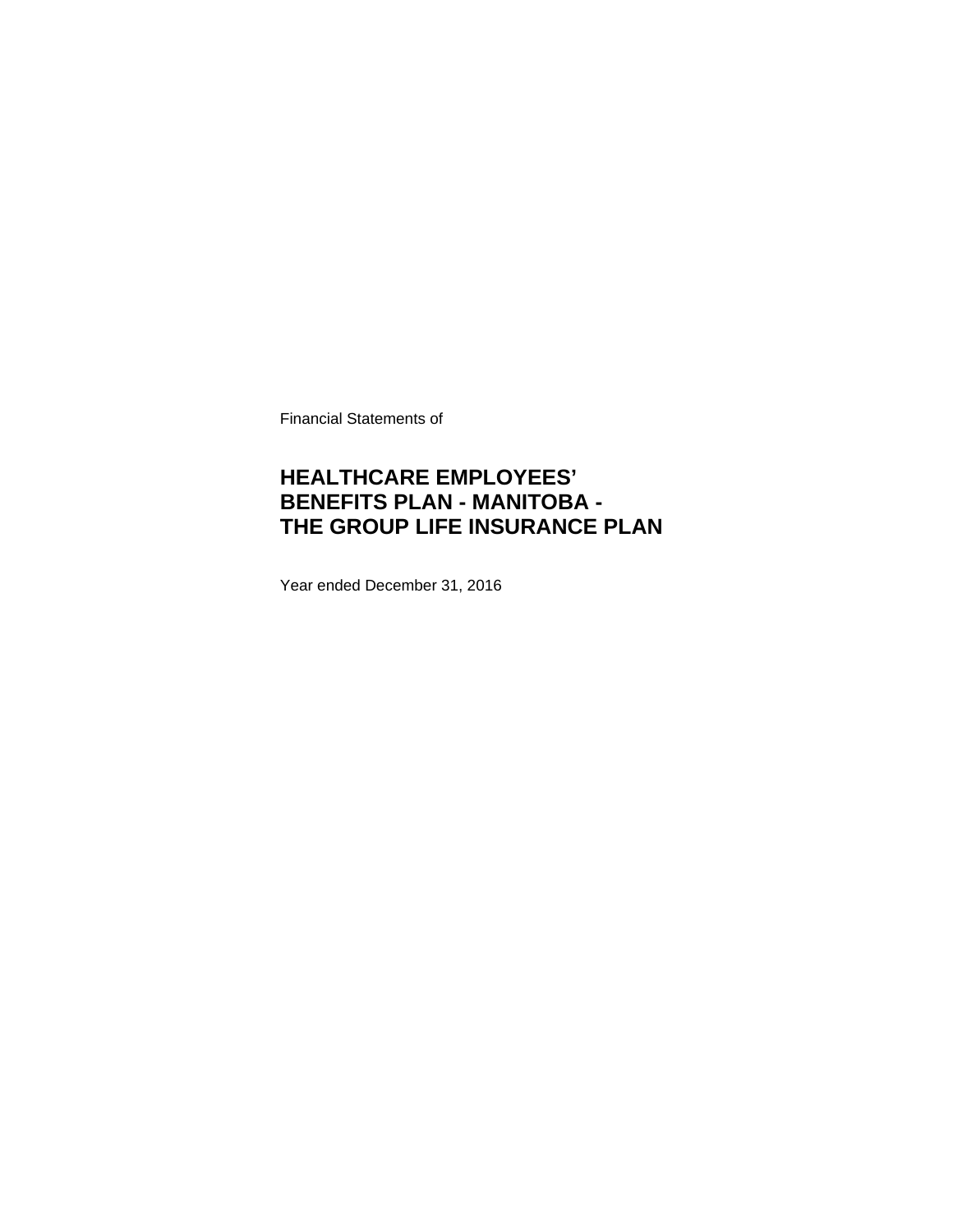

**KPMG LLP** Suite 2000 - One Lombard Place Winnipeg MB R3B 0X3 Canada

 Telephone (204) 957-1770 Fax (204) 957-0808 Internet www.kpmg.ca

### **INDEPENDENT AUDITORS' REPORT**

Insurance Plan To the Board of Trustees of Healthcare Employees' Benefits Plan - Manitoba - The Group Life

We have audited the accompanying financial statements of Healthcare Employees' Benefits Plan -Manitoba - The Group Life Insurance Plan, which comprise the statement of financial position as at December 31, 2016, the statements of changes in net assets available for benefits and changes in benefit obligations for the year then ended, and notes, comprising a summary of significant accounting policies and other explanatory information.

### *Management's Responsibility for the Financial Statements*

Management is responsible for the preparation and fair presentation of these financial statements in accordance with Canadian accounting standards for pension plans, and for such internal control as management determines is necessary to enable the preparation of financial statements that are free from material misstatement, whether due to fraud or error.

#### *Auditors' Responsibility*

Our responsibility is to express an opinion on these financial statements based on our audit. We conducted our audit in accordance with Canadian generally accepted auditing standards. Those standards require that we comply with ethical requirements and plan and perform the audit to obtain reasonable assurance about whether the financial statements are free of material misstatement.

An audit involves performing procedures to obtain audit evidence about the amounts and disclosures in the financial statements. The procedures selected depend on our judgment, including the assessment of the risks of material misstatement of the financial statements, whether due to fraud or error. In making those risk assessments, we consider internal control relevant to the entity's preparation and fair presentation of the financial statements in order to design audit procedures that are appropriate in the circumstances, but not for the purpose of expressing an opinion on the effectiveness of the entity's internal control. An audit also includes evaluating the appropriateness of accounting policies used and the reasonableness of accounting estimates made by management, as well as evaluating the overall presentation of the financial statements.

We believe that the audit evidence we have obtained is sufficient and appropriate to provide a basis for our audit opinion.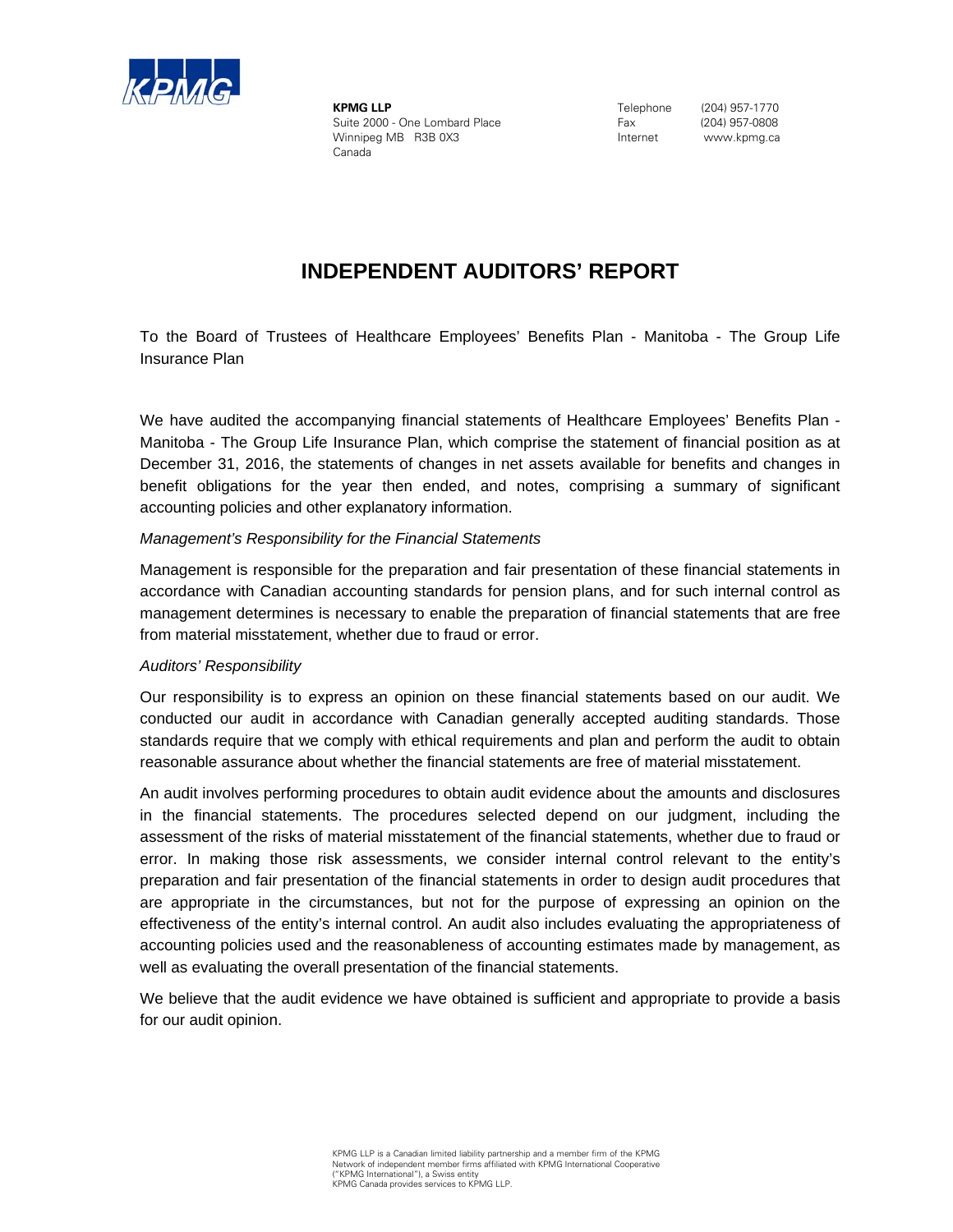

### *Opinion*

In our opinion, the financial statements present fairly, in all material respects, the financial position of Healthcare Employees' Benefits Plan - Manitoba - The Group Life Insurance Plan as at December 31, 2016, and its changes in net assets available for benefits and changes in its benefit obligations for the year then ended in accordance with Canadian accounting standards for pension plans.

 $KPMG$  14P

Chartered Professional Accountants

June 27, 2017 Winnipeg, Canada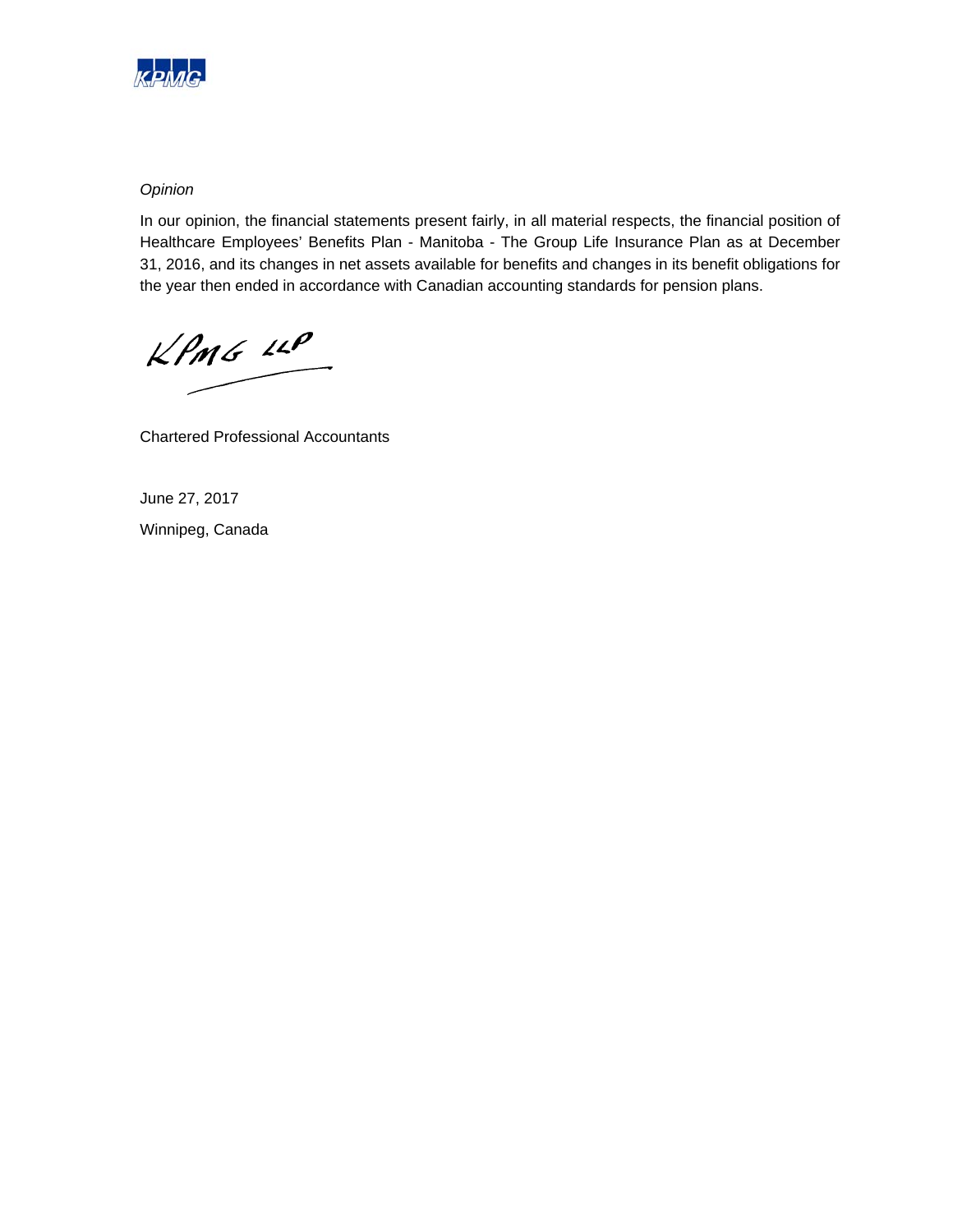Statement of Financial Position

#### December 31, 2016, with comparative information for 2015

|                                                                                     | Active Plan      | Paid-up Plan     | 2016<br>Total    | 2015<br>Total    |
|-------------------------------------------------------------------------------------|------------------|------------------|------------------|------------------|
| Assets                                                                              |                  |                  |                  |                  |
| Cash                                                                                | \$<br>1,778,876  | \$<br>56,810     | \$<br>1,835,686  | \$<br>3,781,992  |
| Premiums receivable                                                                 | 821,839          |                  | 821,839          | 752,219          |
| Investments, at fair value (note 3)                                                 | 72,455,492       | 13,417,174       | 85,872,666       | 75,780,263       |
| Prepaid expenses                                                                    | 8,774            |                  | 8,774            | 9,241            |
| Due to (from) plans                                                                 | 8,011            | (8,011)          |                  |                  |
| Due from The Great-West Life<br>Assurance Company (note 4)                          | 3,472,605        |                  | 3,472,605        | 5,556,299        |
| Total assets                                                                        | \$<br>78,545,597 | \$<br>13,465,973 | \$<br>92,011,570 | \$<br>85,880,014 |
| <b>Liabilities</b>                                                                  |                  |                  |                  |                  |
| Claims payable and accrued<br>liabilities                                           | \$<br>2,259,640  | \$<br>271,199    | \$<br>2,530,839  | \$<br>2,676,230  |
| Government remittances payable                                                      | 445,167          |                  | 445,167          | 252,138          |
| Due to Healthcare Employees'<br>Pension Plan - Manitoba (note 13)                   | 91,831           |                  | 91,831           | 100,013          |
| <b>Total liabilities</b>                                                            | 2,796,638        | 271,199          | 3,067,837        | 3,028,381        |
| Net assets available for benefits                                                   | 75,748,959       | 13,194,774       | 88,943,733       | 82,851,633       |
| Actuarial value of benefit<br>obligations (note 6):                                 |                  |                  |                  |                  |
| Future paid-up insurance                                                            |                  | 10,794,000       | 10,794,000       | 10,720,000       |
| Disability life waiver                                                              | 27,896,000       |                  | 27,896,000       | 25,159,000       |
| Commitment (note 14)                                                                | 27,896,000       | 10,794,000       | 38,690,000       | 35,879,000       |
| Excess of net assets available for<br>benefits over benefit obligations<br>(note 7) | \$<br>47,852,959 | \$<br>2,400,774  | \$<br>50,253,733 | \$<br>46,972,633 |

See accompanying notes to financial statements.

Approved by the Trustees:

Cgonzy L Cg

Vice-Chair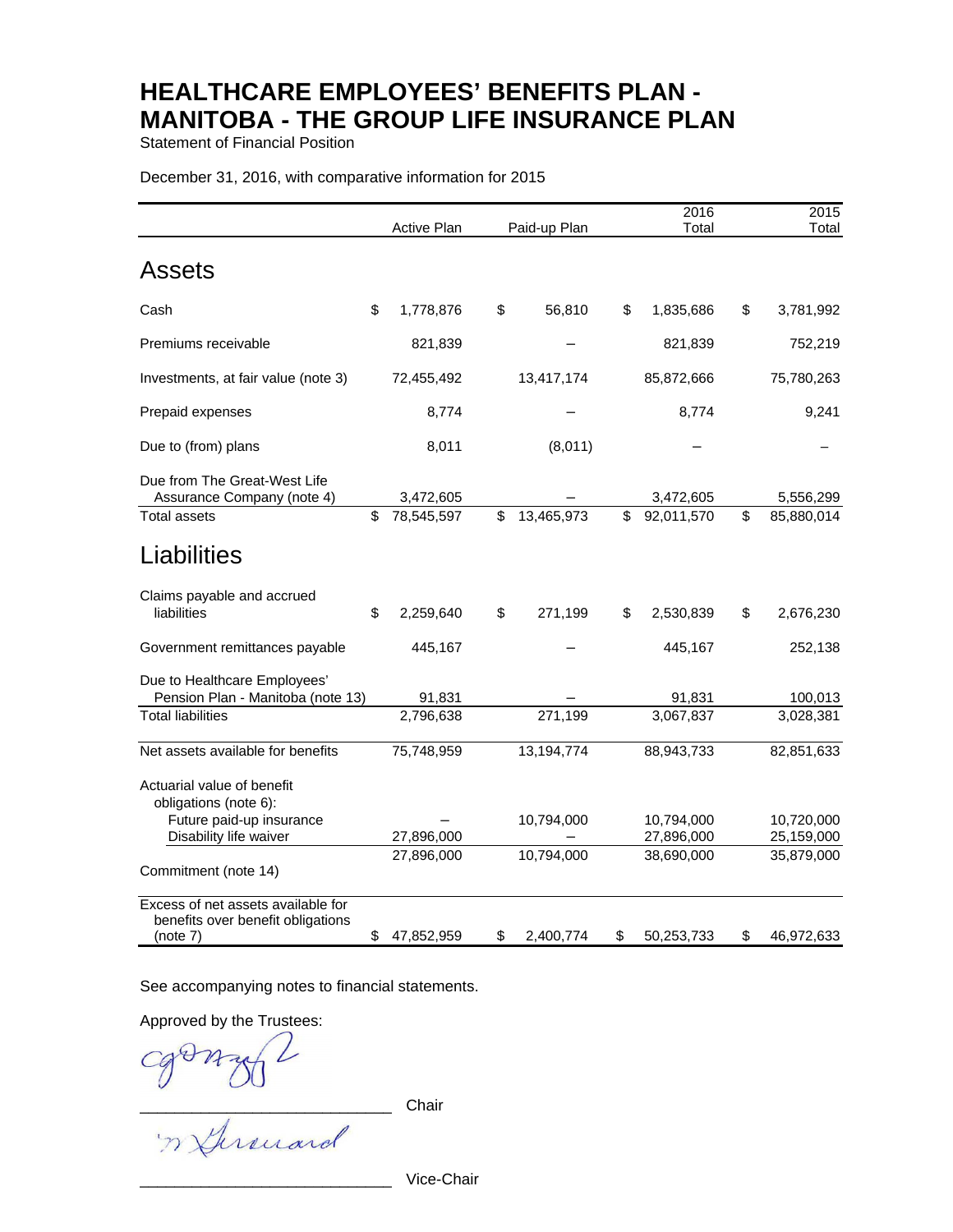Statement of Changes in Net Assets Available for Benefits

#### Year ended December 31, 2016, with comparative information for 2015

|                                    |                    |                  | 2016             | 2015             |
|------------------------------------|--------------------|------------------|------------------|------------------|
|                                    | <b>Active Plan</b> | Paid-up Plan     | Total            | Total            |
| Increases:                         |                    |                  |                  |                  |
| \$<br>Premiums                     | 16,744,698         | \$               | \$<br>16,744,698 | 16,248,297<br>\$ |
| Investment income (note 8)         | 2,464,307          | 532,551          | 2,996,858        | 4,206,006        |
| Other interest income              | 20,646             | 1,543            | 22,189           | 41,172           |
| Current period change in           |                    |                  |                  |                  |
| fair value of investments          | 1,634,665          | 460,879          | 2,095,544        | 1,043,551        |
|                                    | 20,864,316         | 994,973          | 21,859,289       | 21,539,026       |
| Decreases:                         |                    |                  |                  |                  |
| Claims incurred                    | 12,646,595         | 401,016          | 13,047,611       | 10,469,775       |
| Administrative expenses            |                    |                  |                  |                  |
| (note 9)                           | 2,272,290          | 161,768          | 2,434,058        | 2,406,234        |
| Stop loss premiums [note 11(d)]    | 285,520            |                  | 285,520          | 311,937          |
|                                    | 15,204,405         | 562,784          | 15,767,189       | 13,187,946       |
| Increase in net assets available   |                    |                  |                  |                  |
| for benefits                       | 5,659,911          | 432,189          | 6,092,100        | 8,351,080        |
| Net assets available for benefits, |                    |                  |                  |                  |
| beginning of year                  | 70,089,048         | 12,762,585       | 82,851,633       | 74,500,553       |
| Net assets available for benefits, |                    |                  |                  |                  |
| end of year<br>\$                  | 75,748,959         | 13,194,774<br>\$ | 88,943,733<br>\$ | 82,851,633<br>\$ |

See accompanying notes to financial statements.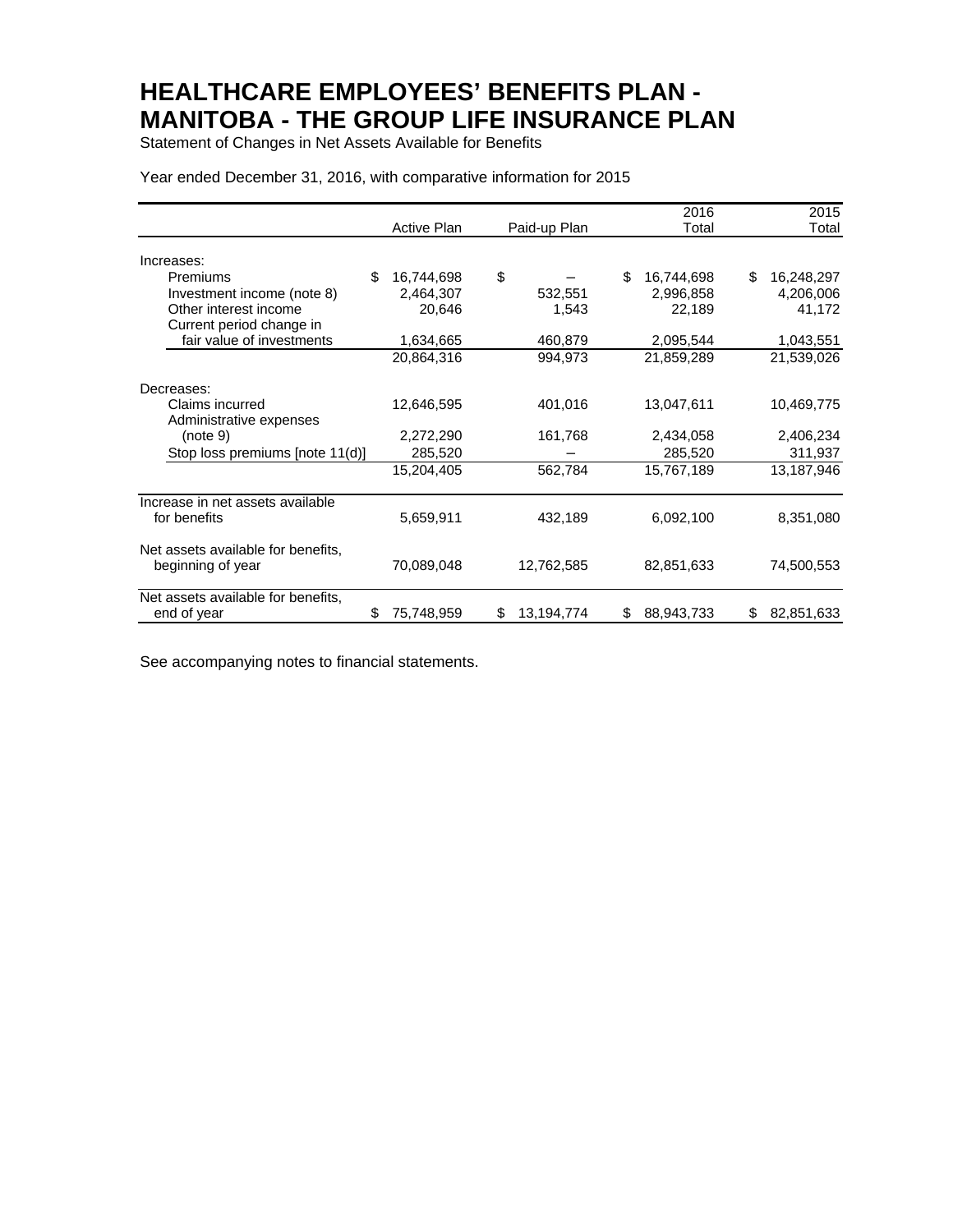Statement of Changes in Benefit Obligations

|                                       |    |                    |                  |    | 2016       | 2015             |
|---------------------------------------|----|--------------------|------------------|----|------------|------------------|
|                                       |    | <b>Active Plan</b> | Paid-up Plan     |    | Total      | Total            |
|                                       |    |                    |                  |    |            |                  |
| Actuarial value of benefit            |    |                    |                  |    |            |                  |
| obligations, beginning of year        | S. | 25,159,000         | \$<br>10,720,000 | \$ | 35,879,000 | \$<br>31,347,000 |
| Claims paid                           |    |                    | (401,000)        |    | (401,000)  | (507,000)        |
| Interest accrued on benefits          |    |                    | 500,000          |    | 500,000    | 499,000          |
| Effect of experience gains and losses |    |                    | 29,000           |    | 29,000     | 118,000          |
| Effect of change in valuation basis   |    | 2,737,000          | (54,000)         |    | 2,683,000  | 4,422,000        |
| Actuarial value of benefit            |    |                    |                  |    |            |                  |
| obligations, end of year              |    | 27,896,000         | \$<br>10,794,000 | S  | 38,690,000 | \$<br>35,879,000 |

Year ended December 31, 2016, with comparative information for 2015

See accompanying notes to financial statements.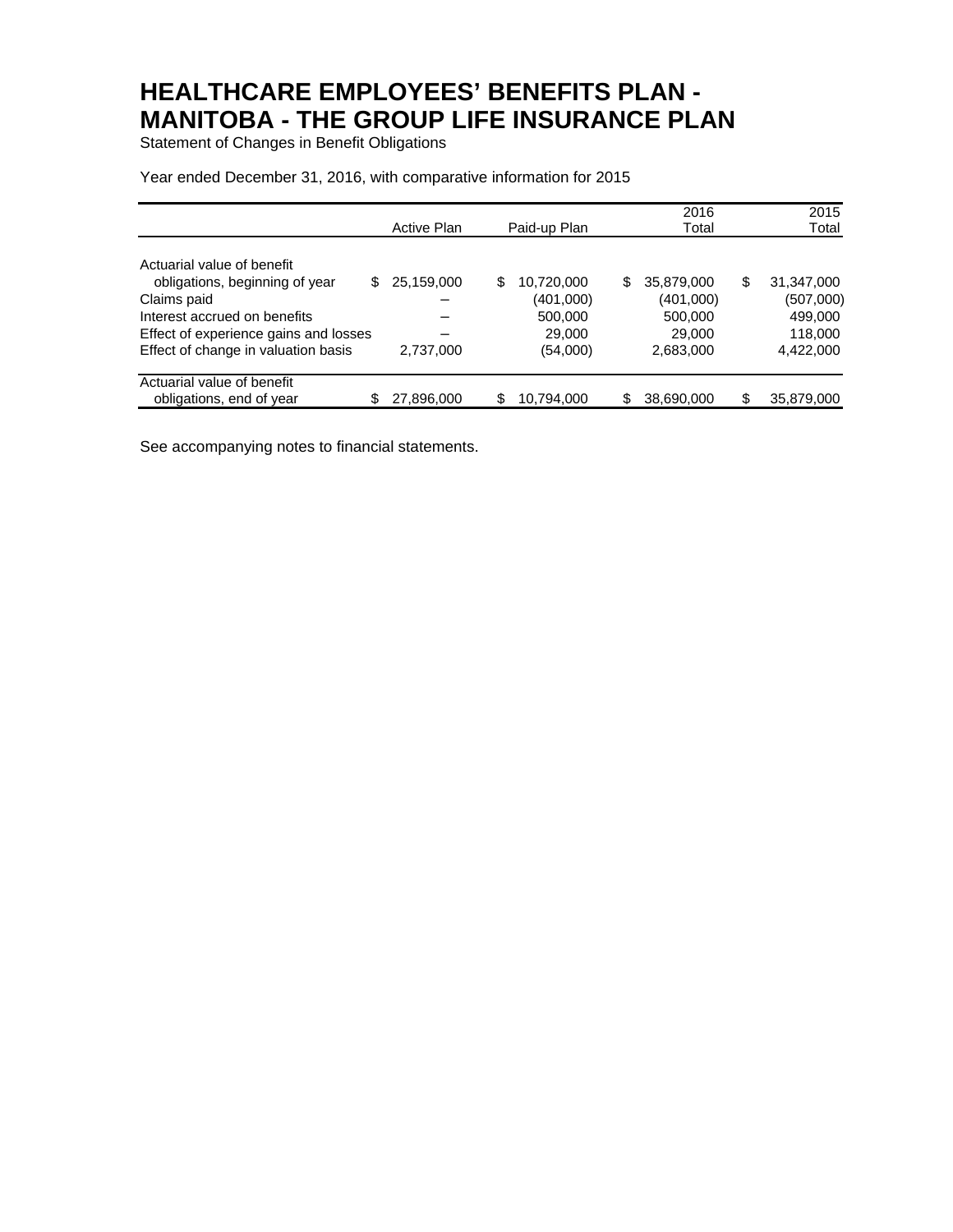Notes to Financial Statements

Year ended December 31, 2016

#### **1. General and description of the Plan:**

The Healthcare Employees' Benefits Plan - Manitoba (HEBP) is jointly trusteed which includes the group life insurance plan (the Plan) for healthcare employees in Manitoba.

The Plan is a trust under the *Income Tax Act.* By virtue of Canada Revenue Agency (CRA) administrative rules, the Plan is viewed as a health and welfare trust and calculates its income for tax purposes under CRA administrative guidelines.

The group life insurance plan provides basic, dependent and family life insurance and accidental death and dismemberment benefits to participating employees. The group life insurance plan is comprised of two plans: the Active Plan and the Paid-up Plan (the Plans). The Active Plan began January 1, 1983 and serves those employees who joined subsequent to that date. The Paid-up Plan is for a closed group of employees who were part of the plan prior to January 1, 1983. Claims administration for these plans is provided by The Great-West Life Assurance Company (Great-West Life).

### **2. Significant accounting policies:**

(a) Basis of preparation:

The Plan follows Canadian accounting standards for pension plans for accounting policies related to its investment portfolio and benefit obligations. In selecting or changing accounting policies that do not relate to its investment portfolio or benefit obligations, the Plan complies on a consistent basis with Canadian accounting standards for private enterprises.

These financial statements are prepared on a going concern basis and present the aggregate financial position of the Plan as a separate financial reporting entity, independent of the participating employers and members. Only the assets and obligations to members eligible to participate in the Plan have been included in these financial statements. These financial statements do not portray the funding requirements of the Plan or the benefit security of the individual plan members.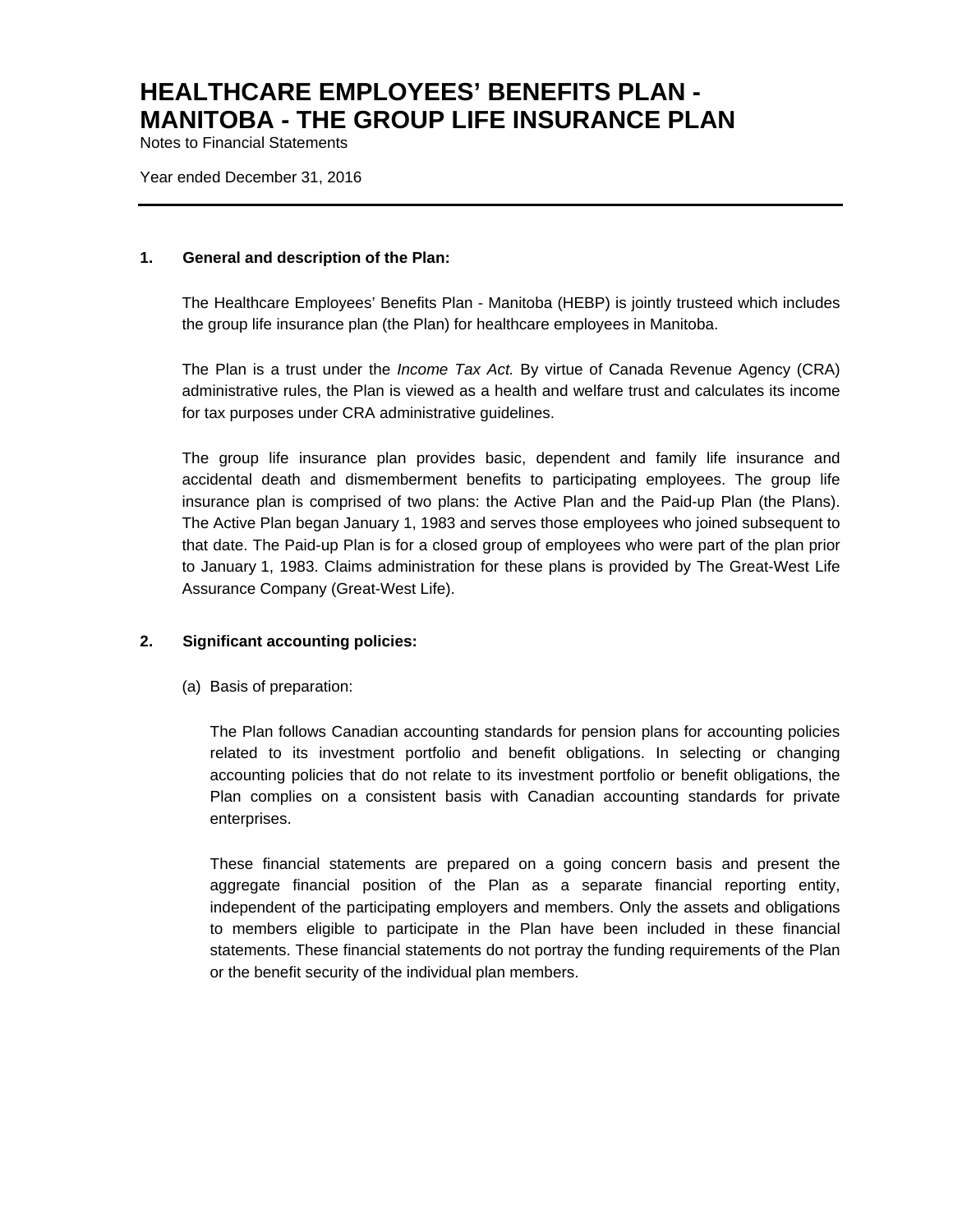Notes to Financial Statements (continued)

Year ended December 31, 2016

### **2. Significant accounting policies (continued):**

(b) Financial instruments:

Financial instruments are recorded at fair value on initial recognition. Freestanding derivative instruments that are not in a qualifying hedging relationship, cash and investments are subsequently measured at fair value. All other financial instruments are subsequently measured at cost or amortized cost, unless management has elected to carry the instruments at fair value. The Plan has elected not to carry any such financial instruments at fair value.

Transaction costs incurred on the acquisition of financial instruments measured subsequently at fair value are expensed as incurred. All other financial instruments are adjusted by transaction costs incurred on acquisition and financing costs. These costs are amortized using the straight-line method.

(c) Fair value measurement:

Fair value is the amount for which an asset could be exchanged, or a liability settled, between knowledgeable, willing parties in an arm's length transaction on the measurement date. The Plan uses closing market price for fair value measurement.

When available, the Plan measures the fair value of an instrument using quoted prices in an active market for that instrument. A market is regarded as active if quoted prices are readily and regularly available and represent actual and regularly occurring market transactions on an arm's length basis.

If a market for a financial instrument is not active, then the Plan establishes fair value using a valuation technique. Valuation techniques include using recent arm's length transactions between knowledgeable, willing parties (if available), reference to the current fair value of other instruments that are substantially the same, discounted cash flow analyses and option pricing models.

All changes in fair value, other than interest and dividend income, are recognized in the statement of changes in net assets available for benefits as part of the current period change in fair value of investments.

The equity, bond and real estate pooled funds are recorded at fair values established by the respective fund trustee.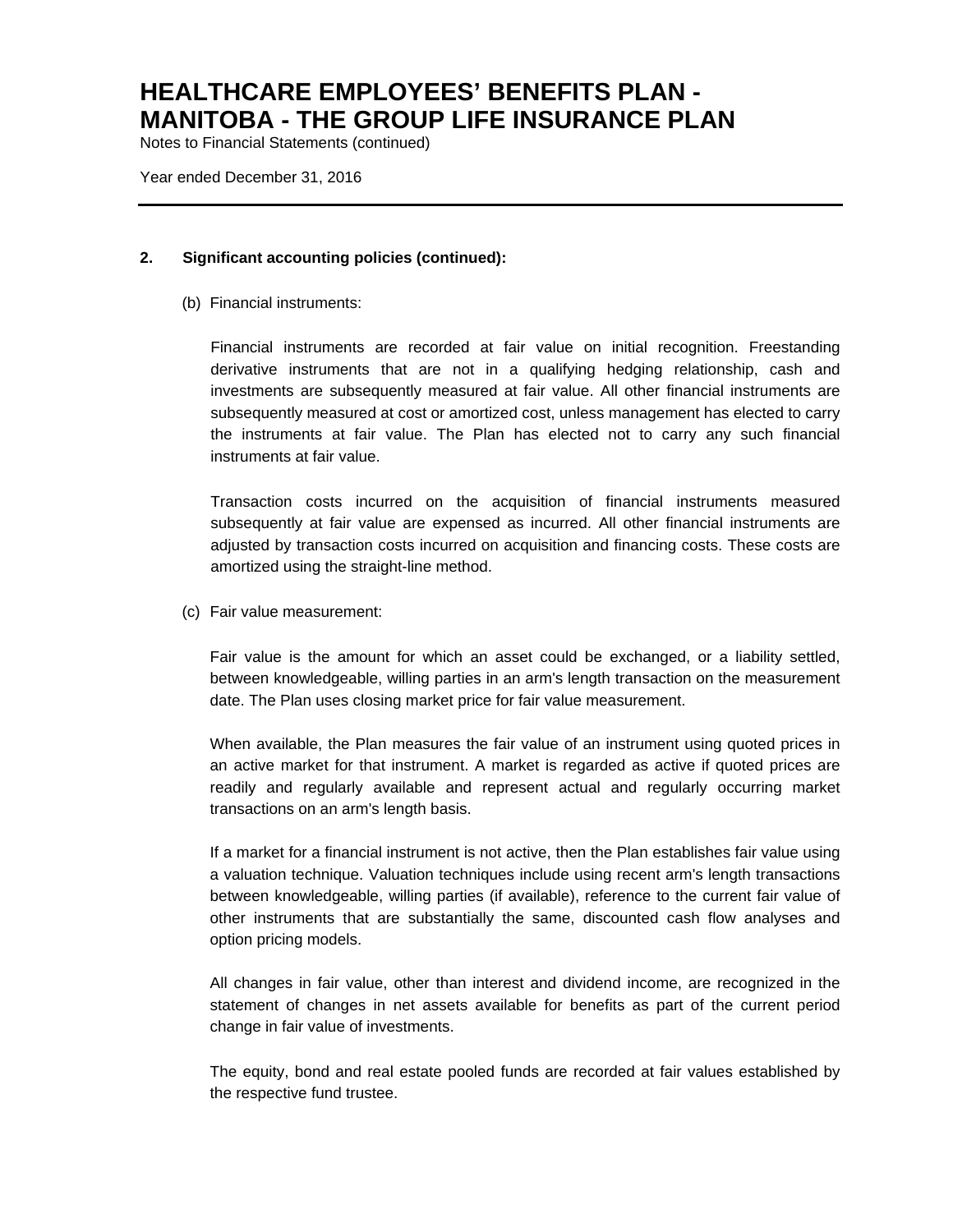Notes to Financial Statements (continued)

Year ended December 31, 2016

### **2. Significant accounting policies (continued):**

(d) Foreign currency transactions and balances:

Transactions in foreign currencies are translated into Canadian dollars at the exchange rate at the dates of the transactions. Monetary assets and liabilities denominated in foreign currencies at the reporting date are retranslated into Canadian dollars at the exchange rate at that date.

Foreign currency differences arising on retranslation are recognized in the statement of changes in net assets available for benefits within current period change in fair value of investments.

- (e) Investment transactions and income recognition:
	- (i) Investment transactions:

Investment transactions are accounted for on a trade date basis.

(ii) Income recognition:

Investment income includes interest and dividend income. Investment income has been accrued as reported by the issuer of the pooled funds.

(f) Premiums:

Premiums recorded in the statement of changes in net assets available for benefits include the employees' and employers' share of the premiums required for the group life insurance coverage. Premiums are recorded on an accrual basis.

(g) Claims:

 Claims are recorded in the period in which they are paid or payable. Any claims not paid at fiscal year-end are reflected in claims payable and accrued liabilities.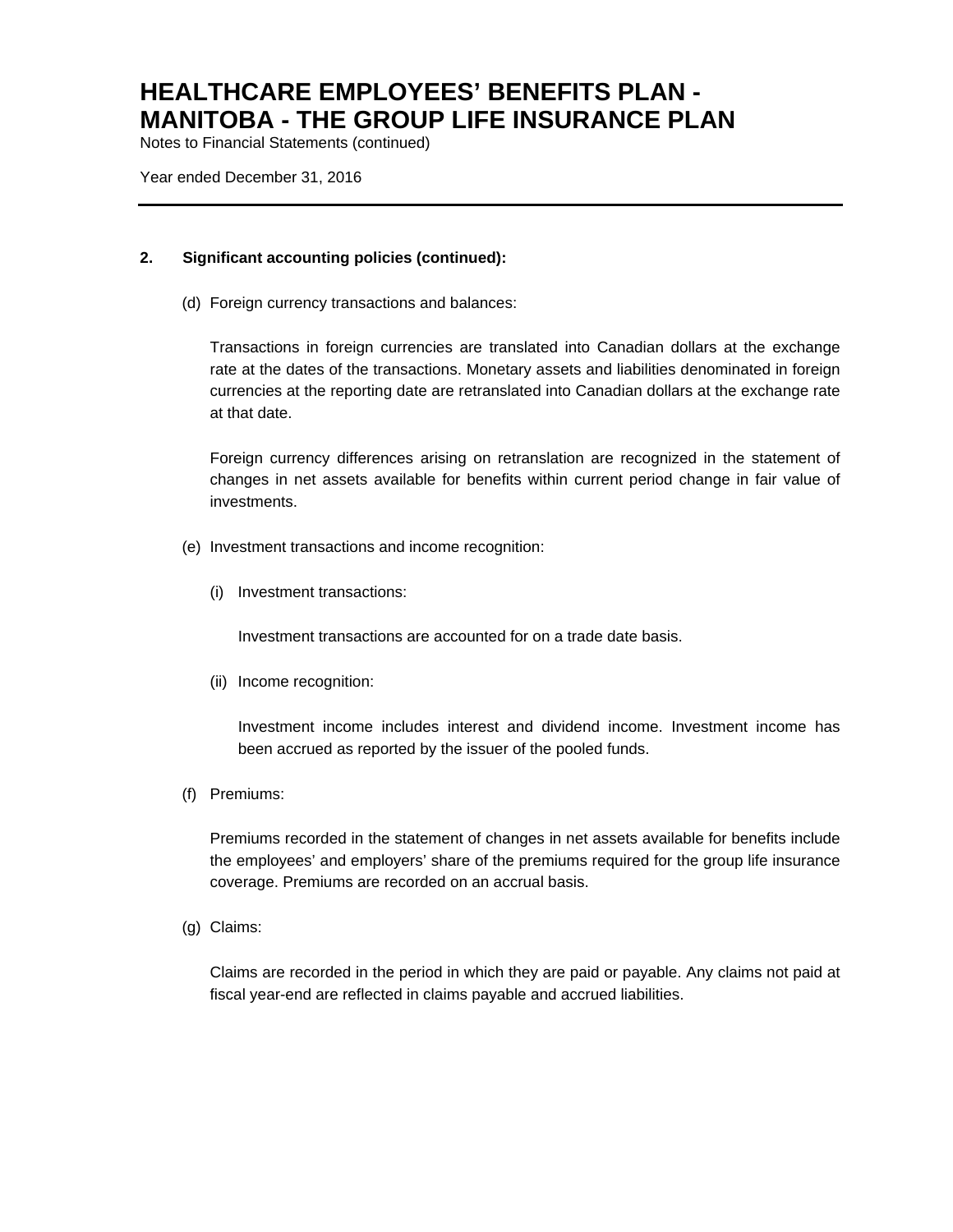Notes to Financial Statements (continued)

Year ended December 31, 2016

### **2. Significant accounting policies (continued):**

(h) Use of estimates:

The preparation of financial statements requires management to make estimates and assumptions that affect the reported amounts of assets and liabilities, the disclosure of contingent assets and liabilities at the date of the financial statements and the reported amounts of increases and decreases in net assets during the year. Significant items subject to such estimates and assumptions include the determination of the actuarial value of benefit obligations. Actual results could differ from those estimates.

### **3. Investments:**

|                                                                      | Active<br>Plan                           | Paid-up<br>Plan                           | 2016<br>Total                            | 2015<br>Total                            |
|----------------------------------------------------------------------|------------------------------------------|-------------------------------------------|------------------------------------------|------------------------------------------|
| Equity pooled funds<br>Bond pooled funds<br>Real estate pooled funds | \$32,182,713<br>29,123,724<br>11,149,055 | 6,938,714<br>S.<br>4,353,698<br>2,124,762 | \$39,121,427<br>33,477,422<br>13,273,817 | \$35,077,787<br>30,258,396<br>10,444,080 |
|                                                                      | \$72,455,492                             | \$13,417,174                              | \$85,872,666                             | \$75,780,263                             |

The investments of the Plan are in equity, bond and real estate pooled funds which yielded rates of return as follows: Active Plan - return of 6.3 percent (2015 - 7.6 percent) and Paid-up Plan - return of 7.9 percent (2015 - 7.8 percent).

### **4. Due from The Great-West Life Assurance Company:**

The amount due from The Great-West Life Assurance Company represents funds held by The Great-West Life Assurance Company as a reserve for claim fluctuations and accumulated annual claims experience.

Interest was earned on the amount due from The Great-West Life Assurance Company in the amount of 0.25 percent (2015 - 0.25 percent).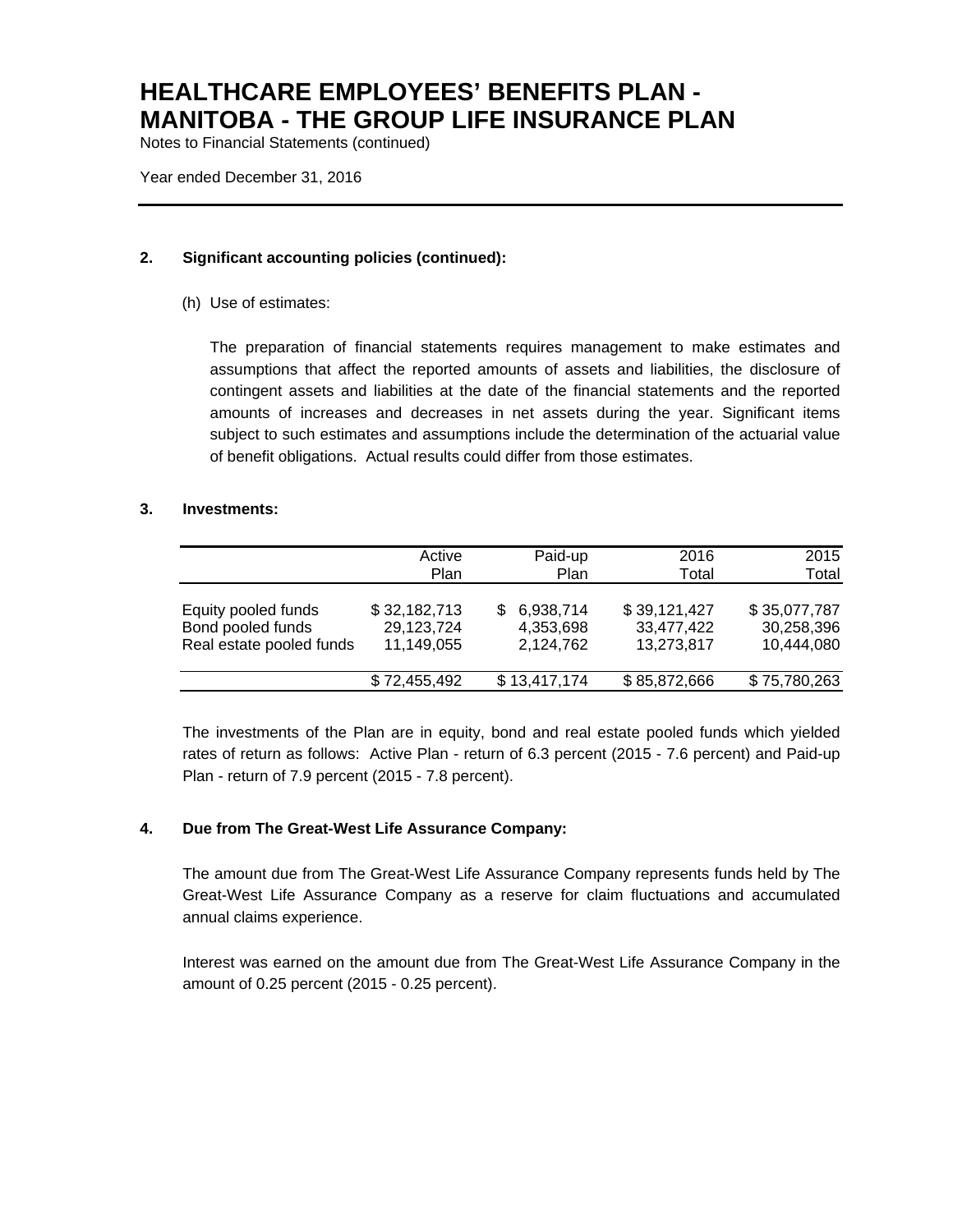Notes to Financial Statements (continued)

Year ended December 31, 2016

### **5. Role of the actuaries:**

The actuaries have been appointed pursuant to the Trust Agreement. With respect to the preparation of financial statements, the actuaries have been engaged to carry out estimations of the Plan's future paid-up insurance and disability life waiver to the members. The estimations are made in accordance with accepted actuarial practice and reported thereon to the Board of Trustees. In performing the estimation of the liabilities, which are by their nature inherently variable, assumptions are made as to the investment rate of return, mortality, retirement and termination rates and salary increments in the future.

#### **6. Benefit obligations:**

(a) Future paid-up insurance:

The computation of the obligation for future paid-up insurance is performed at least every three years by Eckler Ltd., an independent actuary. The most recent actuarial valuation indicated that at December 31, 2016 the assets of the Paid-up Plan exceeded the actuarially computed liability for future obligations by approximately \$2,401,000 (2015 - \$2,043,000). The next actuarial valuation will be prepared as at December 31, 2017.

The assumptions used in determining the actuarial present value of the obligation for future paid-up insurance are management's best estimate and were developed by reference to expected long-term market conditions. Two significant long-term actuarial assumptions used in the valuation were:

- (i) the salary escalation rate was assumed to be nil for 2016 (2015 nil) annually. Effective January 1, 2015, earnings used to determine the amount of the paid-up life benefit were frozen;
- (ii) the asset rate of return and discount rate were assumed to be 4.75 percent (2015 4.75 percent).

In addition, the actuarial valuation reflects assumptions with regard to mortality, retirement and termination rates.

Since there is no intention of extinguishing the future paid-up insurance obligation in the near term, the obligation is calculated by using the going concern actuarial basis. As underlying conditions change over time, management's best estimate assumptions may also change, which could cause a material change in the actuarial value of the obligation for future paid-up insurance.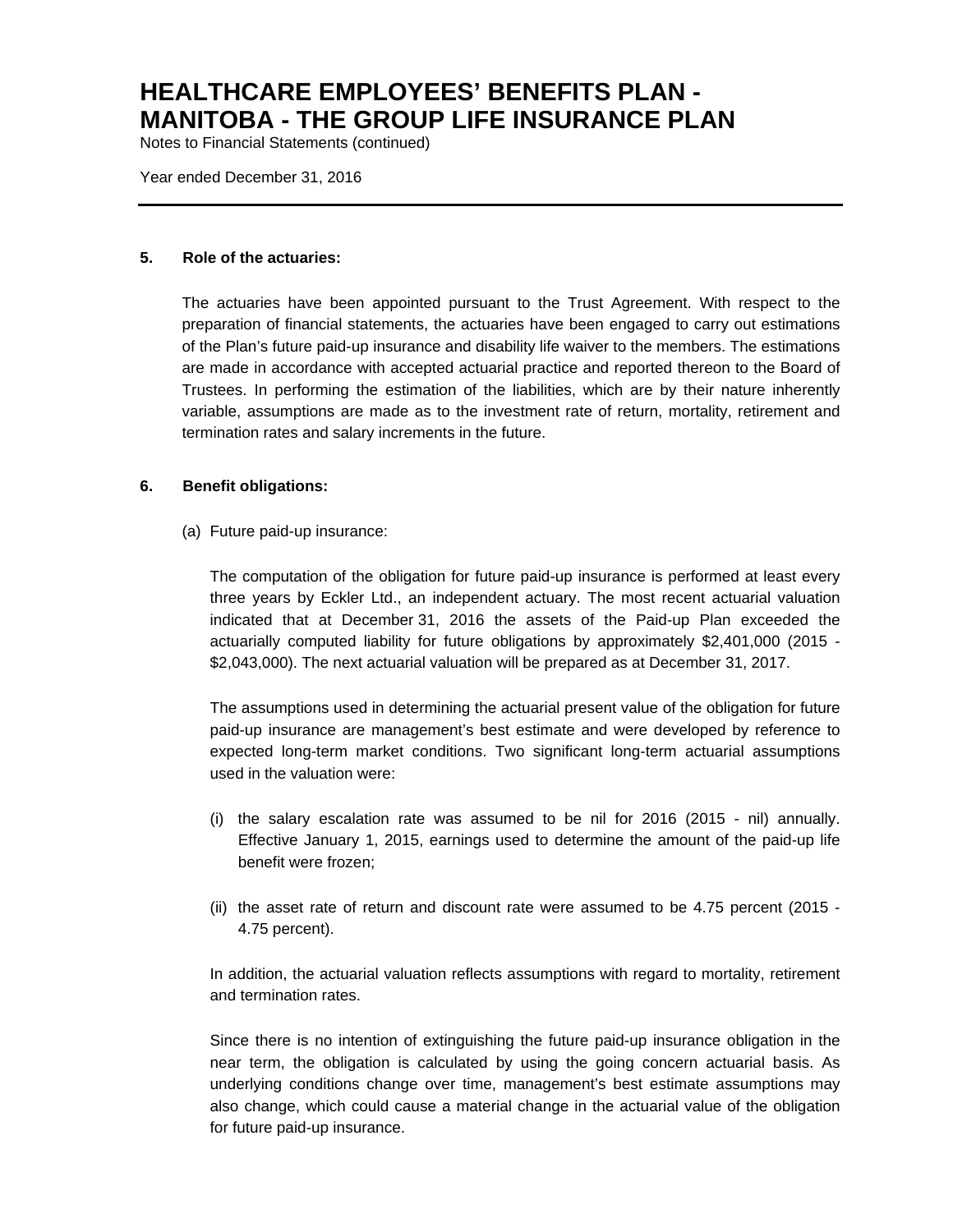Notes to Financial Statements (continued)

Year ended December 31, 2016

### **6. Benefit obligations (continued):**

(b) Disability life waiver:

The obligation for disability life waiver represents the present value of future life insurance claims for members on disability and the present value of future life insurance payments for unreported claims of disabled members and has been estimated, using the experience tables of the November 2001 Group Life Waiver Study prepared by the Canadian Institute of Actuaries and a discount rate of 1.89 percent (2015 - 1.76 percent), in the amount of \$27,896,000 (2015 - \$25,159,000). The calculation of the obligation for disability life waiver has been completed by Morneau Shepell, an independent actuary, as at December 31, 2016. The next actuarial calculation will be prepared as at December 31, 2017.

### **7. Excess of net assets available for benefits over benefit obligations:**

The Board of Trustees has approved the establishment of contribution stabilization reserves and investment reserves. The contribution stabilization reserves have been established at amounts equal to 50 percent of the current year's premiums. The investment reserves have been established at amounts equal to 10 percent of the market value of the investments, for each of the Active Plan and Paid-up Plan. At December 31, 2016, the Board of Trustees has restricted \$14,600,000 (2015 - \$13,400,000) and \$1,300,000 (2015 - \$1,300,000) in the Active Plan and Paid-up Plan, respectively, of the excess of net assets available for benefits over benefit obligations for these reserves.

#### **8. Investment income:**

|                                                                      | Active<br>Plan                  | Paid-up<br>Plan                    |   | 2016<br>Total                     | 2015<br>Total                     |
|----------------------------------------------------------------------|---------------------------------|------------------------------------|---|-----------------------------------|-----------------------------------|
| Equity pooled funds<br>Bond pooled funds<br>Real estate pooled funds | 1,258,318<br>924,508<br>281,481 | \$<br>329,697<br>143,249<br>59,605 | S | 1,588,015<br>1,067,757<br>341,086 | 2,849,695<br>1,056,817<br>299,494 |
|                                                                      | 2,464,307                       | \$<br>532,551                      | S | 2,996,858                         | 4,206,006                         |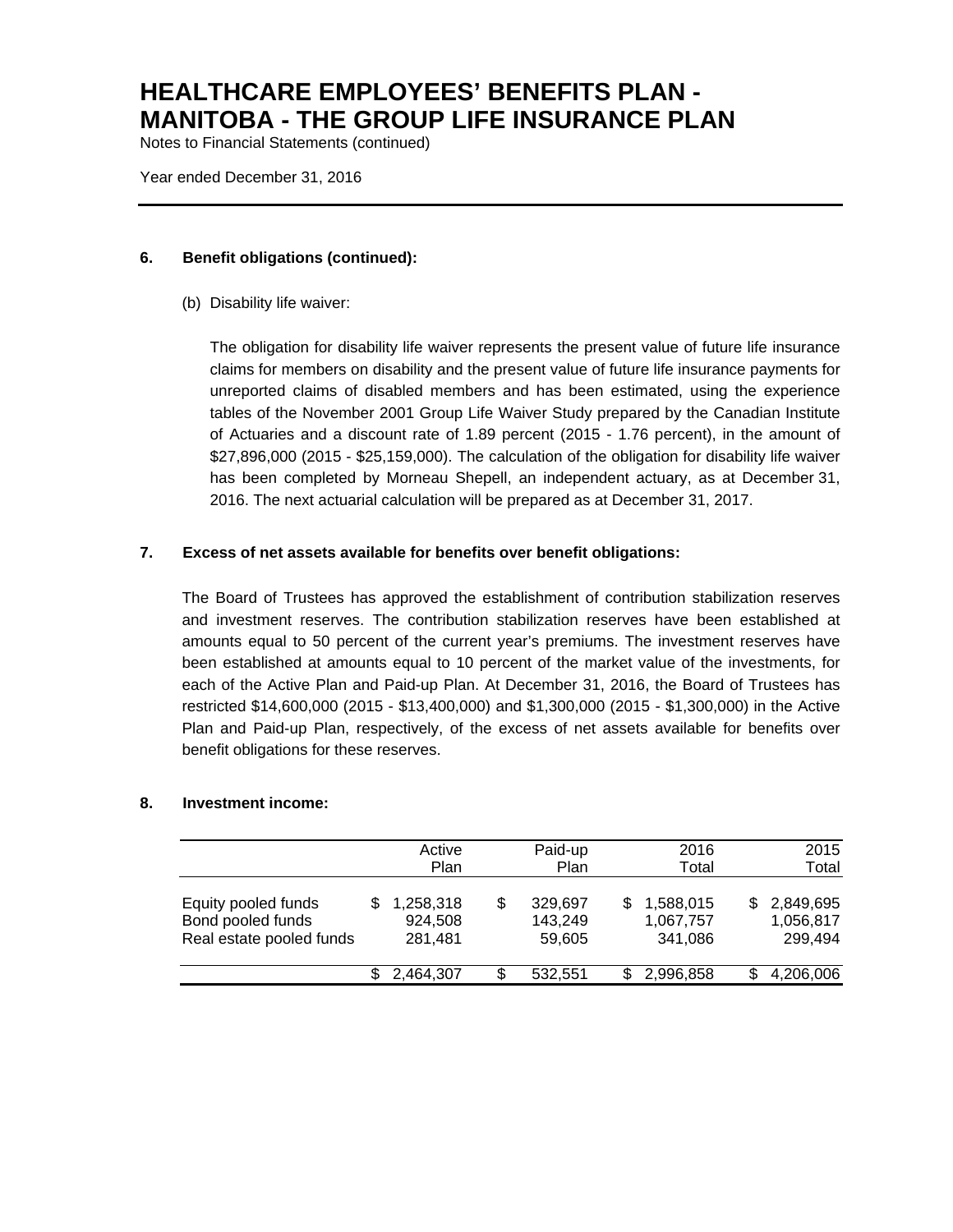Notes to Financial Statements (continued)

#### **9. Administrative expenses:**

|                                               | Active<br>Plan       | Paid-up<br>Plan  | 2016<br>Total        |   | 2015<br>Total        |
|-----------------------------------------------|----------------------|------------------|----------------------|---|----------------------|
| Investment manager fees \$<br>Administrative: | 275.981              | \$<br>55.312     | \$<br>331,293        | S | 288,012              |
| <b>Great West Life</b><br>HEBP (note 13)      | 577,408<br>1,418,901 | 14,085<br>92,371 | 591,493<br>1,511,272 |   | 533,529<br>1,584,693 |
|                                               | 2.272.290            | \$<br>161,768    | 2,434,058            |   | 2,406,234            |

The details of HEBP administrative expenses are as follows:

|                               | 2016             | 2015           |
|-------------------------------|------------------|----------------|
| Salaries and benefits         | 1,158,150<br>SS. | 1,194,712<br>S |
| Other administrative expenses | 296,315          | 294,362        |
| <b>Actuarial fees</b>         | 25,286           | 27,631         |
| Legal fees                    | 14.574           | 47,712         |
| Trustee and custodial fees    | 9,269            | 13,815         |
| Audit fees                    | 7.678            | 6.461          |
|                               | 1,511,272        | 1,584,693      |

#### **10. Capital management:**

The main objective of the Plan is to sustain a certain level of net assets, including internally restricted funds, in order to meet the obligations of the Plan. The Plan fulfills its primary objective by adhering to specific investment policies outlined in its Statement of Investment Policies and Procedures (the SIPP), which is reviewed annually by the Plan. The Plan manages net assets by engaging knowledgeable investment managers who are charged with the responsibility of investing existing funds and new funds (current year's employee and employer contributions) in accordance with the approved SIPP. Increases in net assets are a direct result of investment income generated by investments held by the Plan and contributions into the Plan by eligible employees and by the employers. The main use of net assets is for benefit payments to eligible Plan members.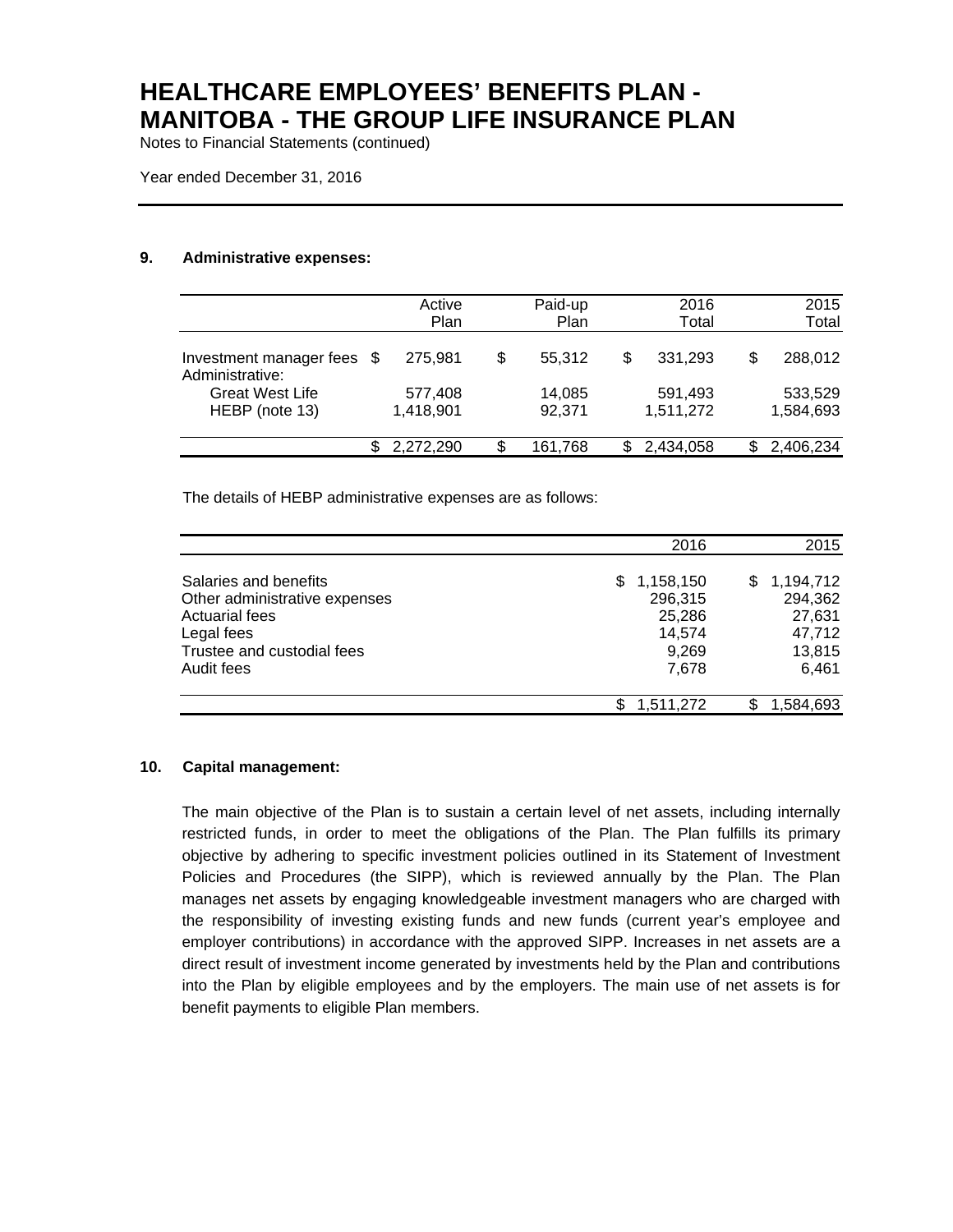Notes to Financial Statements (continued)

Year ended December 31, 2016

#### **11. Risk management:**

- (a) Market risk:
	- (i) Interest rate risk:

Interest rate risk arises from the possibility that changes in interest rates will affect future cash flows or fair values of financial instruments. The Plan's fixed income investments are exposed to the risk that the value of interest-bearing investments will fluctuate due to changes in the level of market interest rates. The Plan's exposure to interest rate risk is concentrated in its investment in the bond pooled funds. To properly manage the Plan's interest rate risk, appropriate guidelines on the weighting and duration for fixed income investments are set and monitored.

The remaining terms to contractual maturity of fixed income investments at December 31 are as follows:

|                                       | 2016                     | 2015                     |
|---------------------------------------|--------------------------|--------------------------|
| One to five years<br>After five years | 15,771,012<br>17.706.410 | 13,898,804<br>16.359.592 |
| Total market value                    | 33,477,422               | 30,258,396               |

As at December 31, 2016, if the prevailing interest rates were raised or lowered by 100 basis points, with all other factors held constant, net assets would likely have decreased or increased, respectively, by approximately \$3,090,000 (2015 - \$2,849,000). The Plan's interest rate sensitivity was determined based on portfolio weighted duration.

(ii) Foreign currency risk:

Foreign currency exposure arises from the Plan's investment in equity and bond pooled funds, which hold investments denominated in U.S. currency. Fluctuations in the relative value of the Canadian dollar against this currency can result in a positive or negative effect on the fair value of investments. The Plan's foreign currency risk is monitored by the investment manager on a quarterly basis.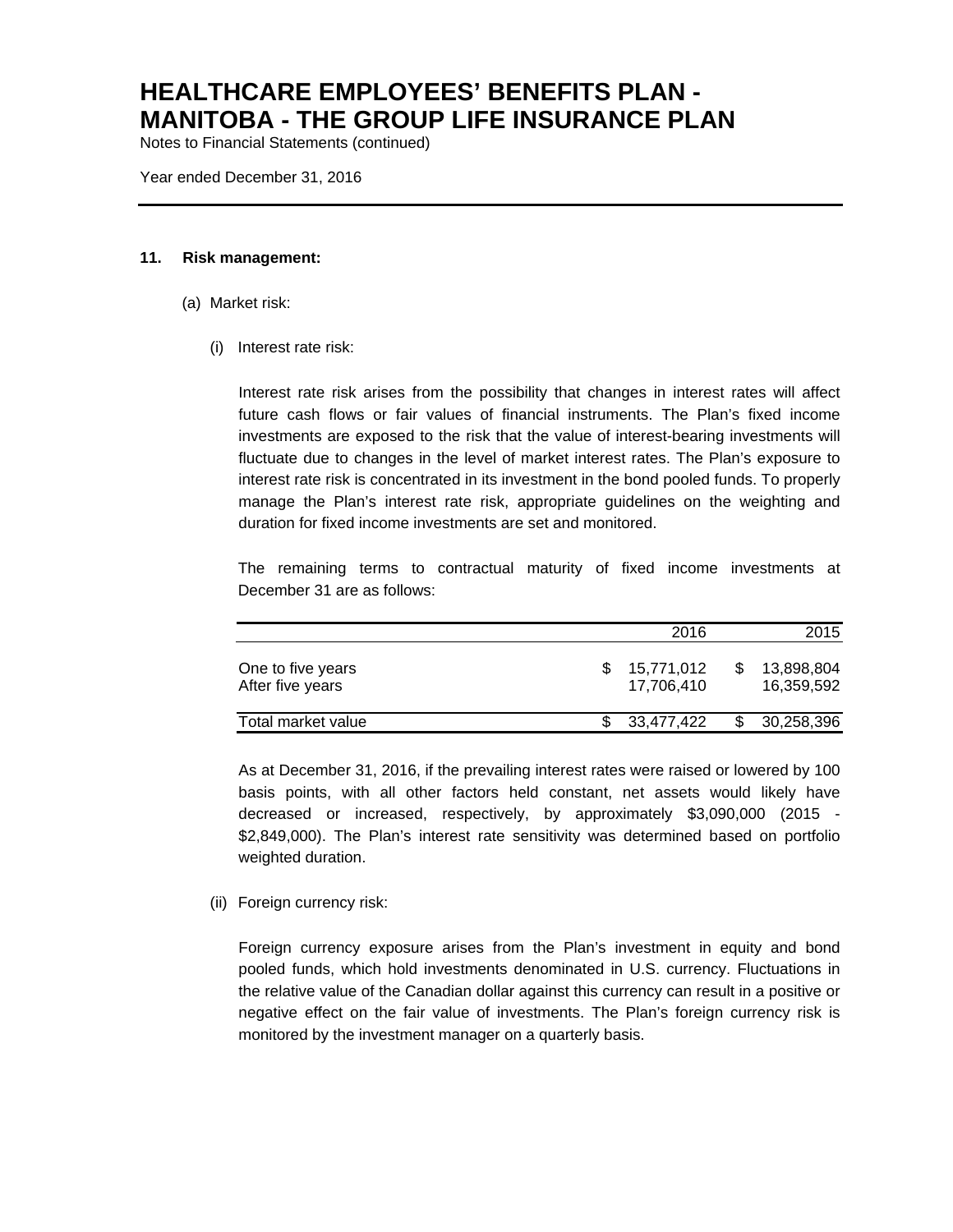Notes to Financial Statements (continued)

#### **11. Risk management (continued):**

The Plan's exposure in investments to foreign currencies to Canadian dollars is shown below:

| As at December 31, 2016                   | Actual currency<br>exposure                  | %                    |
|-------------------------------------------|----------------------------------------------|----------------------|
|                                           |                                              |                      |
| Canadian<br>US dollar<br>Other currencies | \$<br>59,245,369<br>16,404,480<br>10,222,817 | 69.0<br>19.1<br>11.9 |
|                                           | \$<br>85,872,666                             | 100.0                |
|                                           |                                              |                      |

| As at December 31, 2015                   | Actual currency<br>exposure |                                        |                      |  |  |
|-------------------------------------------|-----------------------------|----------------------------------------|----------------------|--|--|
| Canadian<br>US dollar<br>Other currencies | \$                          | 50,995,036<br>14,515,837<br>10,269,390 | 67.3<br>19.2<br>13.5 |  |  |
|                                           | S                           | 75,780,263                             | 100.0                |  |  |

A 10 percent increase or decrease in exchange rates, with all other variables held constant, would result in a charge in unrealized gains (losses) of \$2,663,000 (2015 - \$2,479,000).

### (iii) Other price risk:

The Plan's investments in equity pooled funds are sensitive to market fluctuations. To properly manage the Plan's other price risk, appropriate guidelines on asset diversification to address specific security, geographic, sector and investment manager risks are set by the Board of Trustees and monitored by the investment managers on a quarterly basis. As at December 31, 2016, a decline of 10 percent in equity values, with all other variables held constant, would have impacted the Plan's equity investments by an approximate unrealized loss of \$3,912,000 (2015 - \$3,508,000).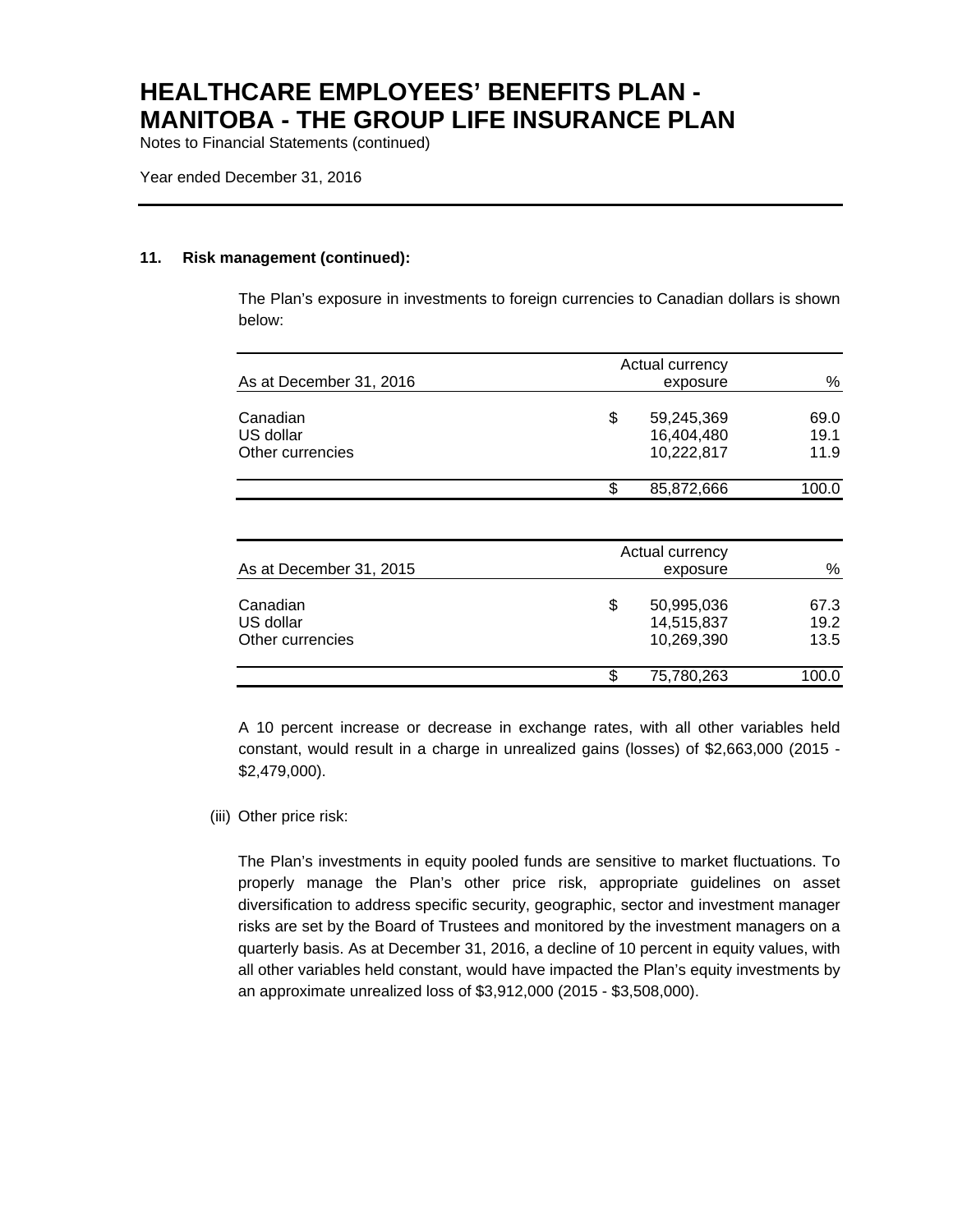Notes to Financial Statements (continued)

Year ended December 31, 2016

#### **11. Risk management (continued):**

(b) Credit risk:

The Plan is exposed to credit risk, which is the risk that a counterparty will be unable to pay amounts in full when due or requested. The Plan's greatest concentration of credit risk is in its fixed income securities. The fair value of the fixed income securities includes consideration of the creditworthiness of the debt issuer. All transactions in listed securities are settled or paid for upon delivery using approved brokers. The risk of default is considered minimal, as payment is made on a purchase once the securities have been received from the broker. For sales transactions, the securities are released once the broker has made payment.

The breakdown of the Plan's bond pooled funds by credit ratings from various rating agencies is presented below:

|               |     | 2016       |        | 2015           |         |
|---------------|-----|------------|--------|----------------|---------|
| Credit rating |     | Fair value |        | Fair value     |         |
|               |     |            |        |                |         |
| AAA           | \$  | 9,342,452  | 27.9%  | 9,546,918<br>S | 31.6%   |
| AA            |     | 9,954,285  | 29.7%  | 8,295,687      | 27.4%   |
| A             |     | 8,568,829  | 25.6%  | 8,285,205      | 27.4%   |
| <b>BBB</b>    |     | 5,342,181  | 16.0%  | 3,759,518      | 12.4%   |
| BB            |     | 216.574    | 0.6%   | 204.201        | $0.7\%$ |
| B             |     | 53.101     | 0.2%   | 66.911         | 0.2%    |
| Not rated     |     |            |        | 99.956         | 0.3%    |
|               | \$. | 33,477,422 | 100.0% | 30,258,396     | 100.0%  |

Credit risk associated with premiums receivable is minimized due to their nature. Premiums are collected from participating members through the payroll process. No provision for doubtful premiums receivable has been recorded in either 2016 or 2015.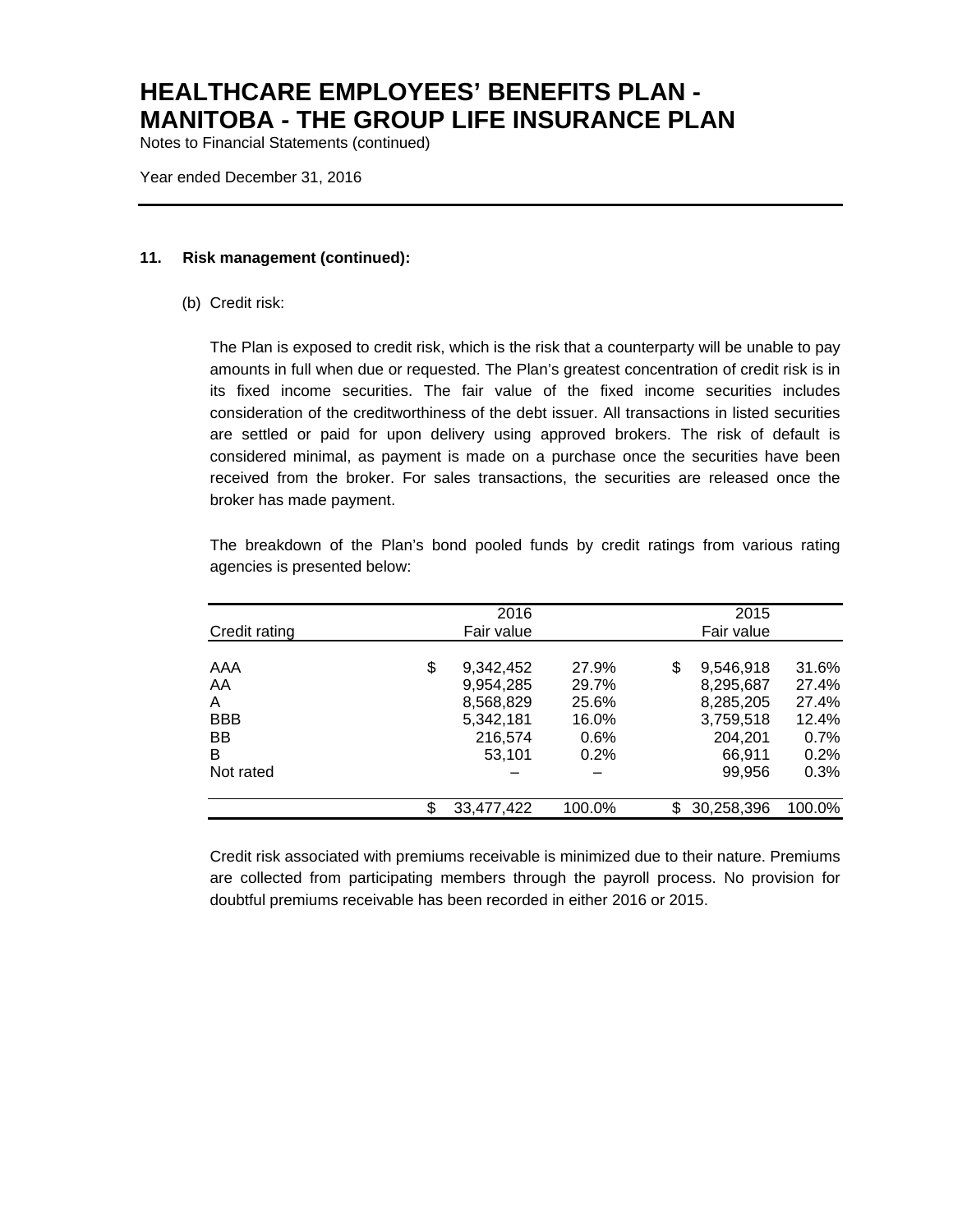Notes to Financial Statements (continued)

Year ended December 31, 2016

#### **11. Risk management (continued):**

(c) Liquidity risk:

Liquidity risk is the possibility that investments of the Plan cannot be readily converted into cash when required. The Plan may be subject to liquidity constraints because of insufficient volume in the markets for the securities of the Plan or other securities may be subject to legal or contractual restrictions on their resale. Liquidity risk is managed by investing the majority of the Plan's assets in investments that are traded in an active market and can be readily disposed. The Plan's claims payable and accrued liabilities and due to Healthcare Employees' Pension Plan - Manitoba balances have contracted maturities of less than one year.

(d) Claims and premiums risk:

The nature of the unpaid claims is such that the establishment of an obligation is based on known facts and interpretation of circumstances, on a case by case basis, and is therefore a complex and dynamic process influenced by a variety of factors.

Consequently, the establishment of obligations and premium rates relies on the judgment and opinions of a number of professionals, on historical precedent and trends, on prevailing legal, economic, social and regulatory trends and on expectations as to future developments. The process of determining premium rates and reserves necessarily involves risks that the actual results will deviate, perhaps substantially, from the best estimates made.

To offset the Plan incurring abnormally high claims experience in any one fiscal period, the Plan has purchased stop loss coverage from The Great-West Life Assurance Company. The stop loss coverage becomes effective when basic life insurance claims paid are in excess of 115 percent of premiums collected in any fiscal year.

#### **12. Fair value of financial instruments:**

The fair value of the financial assets and liabilities of the Plan approximates their carrying value due to their short-term nature (except for cash and investments which are stated at fair value, note 3).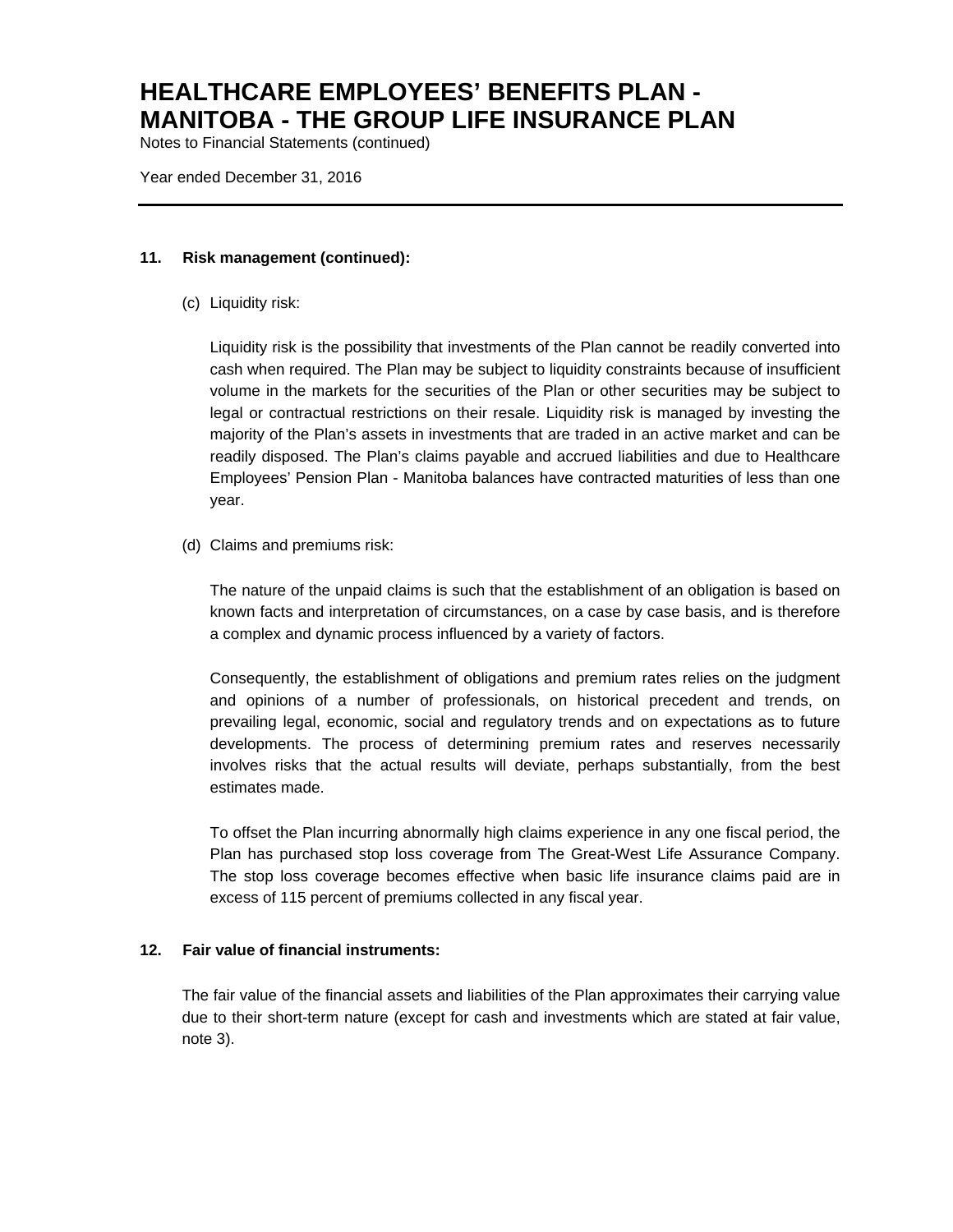Notes to Financial Statements (continued)

Year ended December 31, 2016

### **12. Fair value of financial instruments (continued):**

The Plan's assets which are recorded at fair value are required to be classified into one of three levels, depending on the inputs used for valuation. The hierarchy of inputs is summarized below:

- Level 1 Quoted prices (unadjusted) in active markets for identical assets or liabilities.
- Level 2 Inputs other than quoted prices included in Level 1 that are observable for the asset or liability, either directly (i.e. as prices) or indirectly (i.e. derived from prices).
- Level 3 Inputs for the asset or liability that are not based on observable market data (unobservable inputs).

Changes in valuation methods may result in transfers into or out of an investment's assigned level.

The following is a summary of the classification used as of December 31 in valuing the Plan's investments carried at fair value:

| December 31, 2016        | Level 1      | Level 2      | Level 3      | Total        |
|--------------------------|--------------|--------------|--------------|--------------|
|                          |              |              |              |              |
| Cash                     | 1,835,686    | S            | S            | 1,835,686    |
| Equity pooled funds      | 37,111,016   | 2,010,411    |              | 39,121,427   |
| Bond pooled funds        | 515.358      | 32,962,064   |              | 33,477,422   |
| Real estate pooled funds |              |              | 13,273,817   | 13,273,817   |
|                          | \$39,462,060 | \$34,972,475 | \$13,273,817 | \$87,708,352 |

| December 31, 2015        | Level 1      | Level 2      | Level 3      | Total        |
|--------------------------|--------------|--------------|--------------|--------------|
| Cash                     | \$3,781,992  | \$           | \$           | \$3,781,992  |
| Equity pooled funds      | 33,821,683   | 1,256,104    |              | 35,077,787   |
| Bond pooled funds        | 6,543,762    | 23,714,634   |              | 30,258,396   |
| Real estate pooled funds |              |              | 10.444.080   | 10,444,080   |
|                          | \$44.147.437 | \$24,970,738 | \$10,444,080 | \$79,562,255 |

There were no transfers between Level 1 and Level 2 in the years ended December 31, 2016 and 2015.